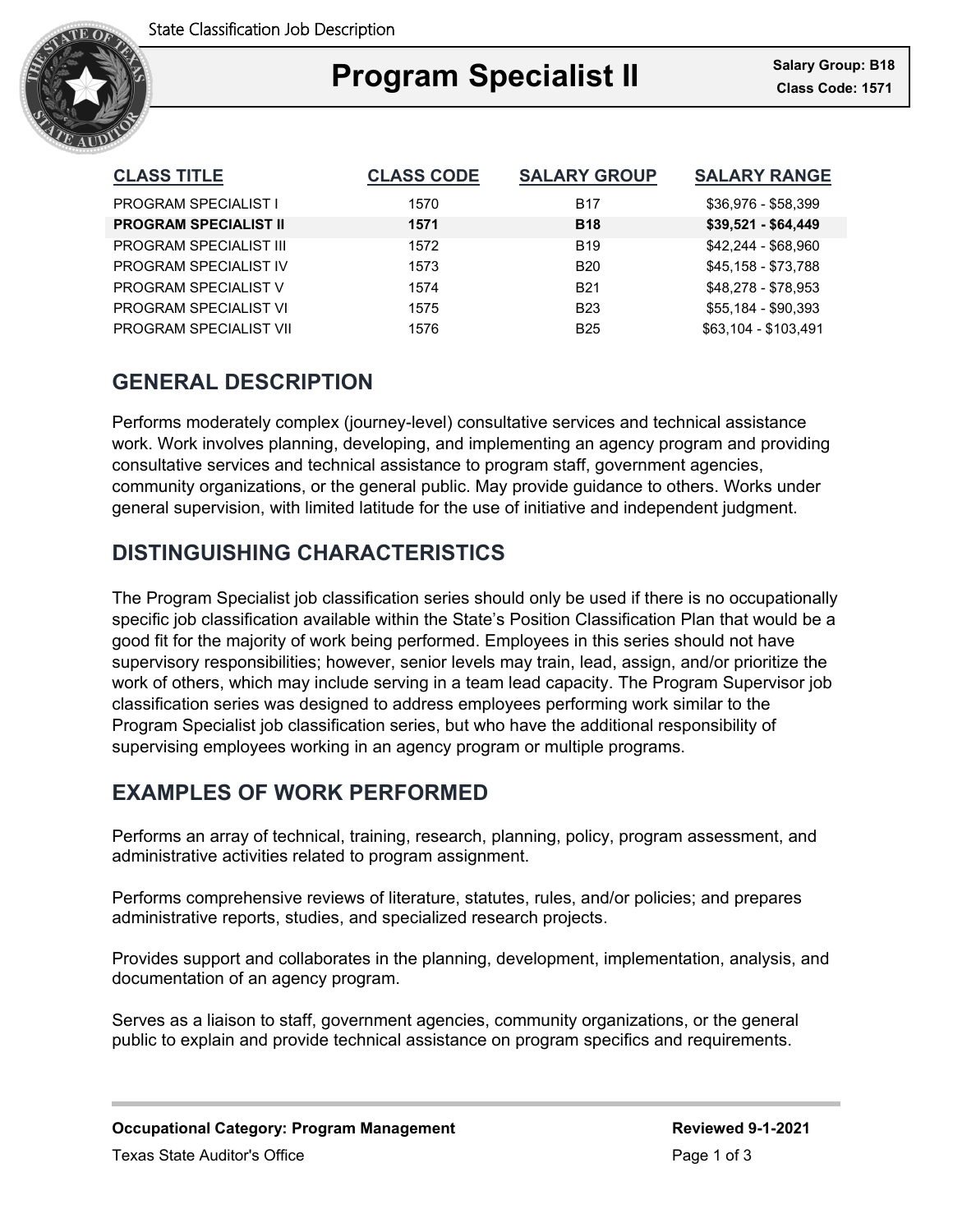Conducts surveys and/or reviews to determine compliance with certification requirements, laws, regulations, policies, and procedures.

Markets program(s) to community and professional groups to encourage and/or improve interest in the program(s).

Monitors and reviews compliance with program policies and procedures, statutes, and rules for assigned program.

Studies and analyzes operations and problems, prepares reports of findings and recommendations, and prepares justifications for the implementation of procedural or policy changes.

Assists in reviewing and evaluating information on service delivery system methods, outputs, and activities to identify gaps in resources and recommend improvements.

Assists with the collection, organization, analysis, and/or preparation of materials in response to requests for program information and reports.

Assists in preparing and evaluating program budget requests.

May collaborate with program staff in determining trends and resolving technical problems.

May recommend and coordinate activities to produce a more effective program.

May assist in analyzing legislation to develop recommendations for policy in programmatic areas relating to the implementation, improvement, and/or expansion or reduction of program funding.

May provide input on developing and/or revising policy and procedure manuals.

May provide guidance to others.

Performs related work as assigned.

### **GENERAL QUALIFICATION GUIDELINES**

### **EXPERIENCE AND EDUCATION**

Experience in a field related to the agency program. Graduation from an accredited four-year college or university with major course work in a field relevant to the assignment is generally preferred. Experience and education may be substituted for one another.